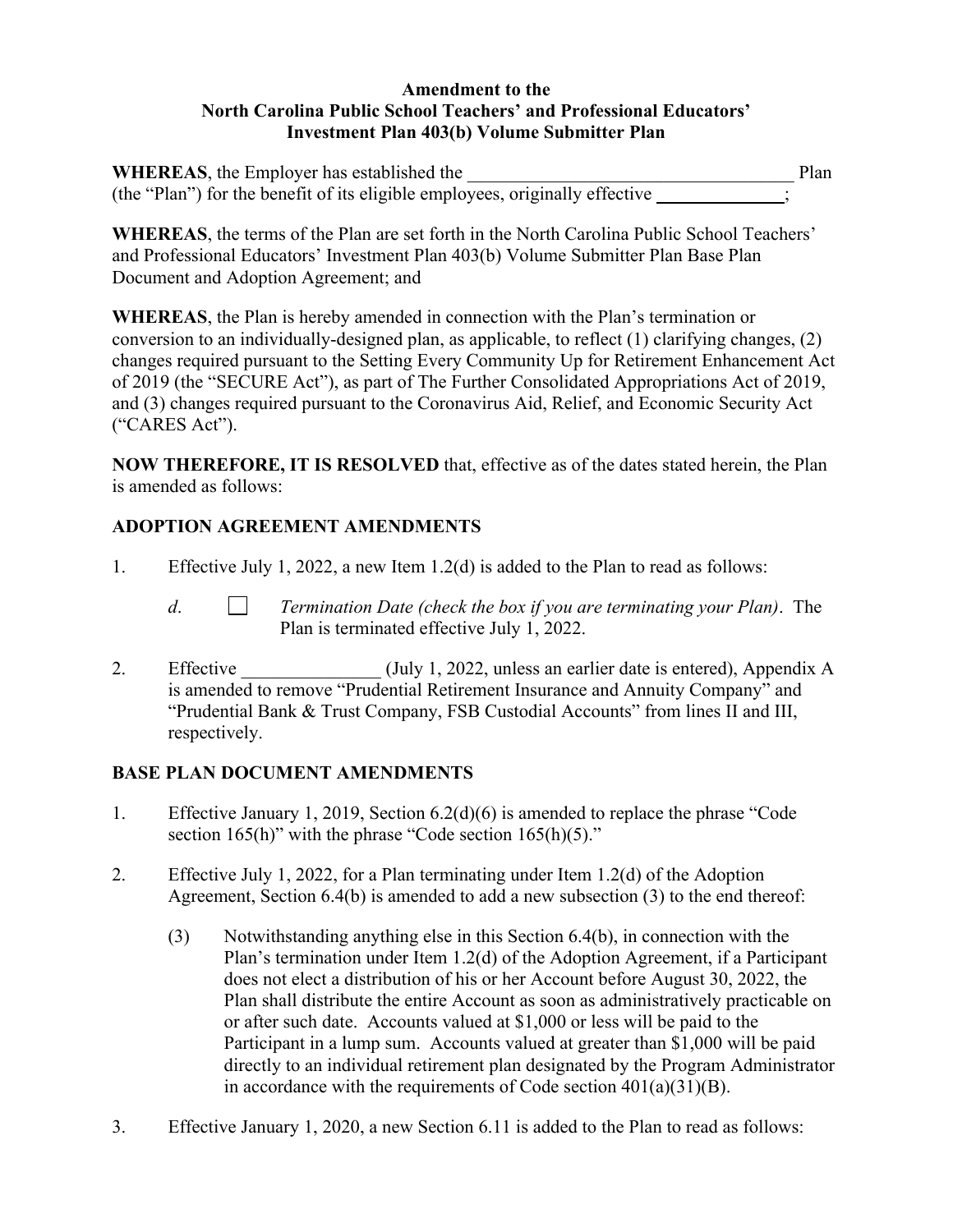#### **6.11 Coronavirus-Related Distributions**

Notwithstanding anything in this Article VI, the following special rules apply to any Participant who received a Coronavirus-Related Distribution.

- (a) A Coronavirus-Related Distribution shall be treated as meeting the requirements of Code section  $403(b)(7)(A)(i)$  or  $403(b)(11)$ , and shall not be subject to the tax treatment that applies to an eligible rollover distribution.
- (b) Code section 72(t) shall not apply to any Coronavirus-Related Distribution. Unless the Participant elects otherwise, any Coronavirus-Related Distribution that would be included in the Participant's gross income for the taxable year of the distribution shall be included in gross income ratably over a three-year period beginning in the year of the distribution.
- (c) The aggregate amount of Coronavirus-Related Distributions for an individual shall not exceed \$100,000. As such, the aggregate amount of Coronavirus-Related Distributions from the Plan shall not exceed the excess (if any) of (i) \$100,000 over (ii) the aggregate amount treated as Coronavirus-Related Distributions received by the Participant from any other Employer plans.
- (d) A Participant who received a Coronavirus-Related Distribution that is otherwise an eligible rollover distribution may, at any time during the three-year period beginning on the day after receipt of the Coronavirus-Related Distribution, make one or more repayments to the Plan in an aggregate amount not to exceed the amount of the Coronavirus-Related Distribution. Amounts repaid hereunder shall be treated as direct trusteeto-trustee transfers within 60 days of the distribution and shall be credited to the Participant's Rollover Account.
- (e) "Coronavirus-Related Distribution" means any distribution from a Participant's Account on or after January 1, 2020 and before December 31, 2020 made to a Qualified Individual.
- (f) A "Qualified Individual" means an individual (A) who is diagnosed with the virus SARS-CoV-2 or with coronavirus disease 2019 (COVID-19) by a test approved by the Centers for Disease Control and Prevention, (B) whose Spouse or dependent (as defined in Code section 152) is diagnosed with such virus or disease by such a test, (C) who experiences adverse financial consequences as a result of being quarantined, being furloughed or laid off, or having work hours reduced due to such virus or disease, being unable to work due to lack of child care due to such virus or disease, closing or reducing hours of a business owned or operated by the individual due to such virus or disease, (D) who experiences adverse financial consequences as a result of a reduction in pay (or selfemployment income) or has a job offer rescinded or start date delayed due to such virus or disease, (E) who experiences adverse financial consequences as a result of the individual's Spouse or member of the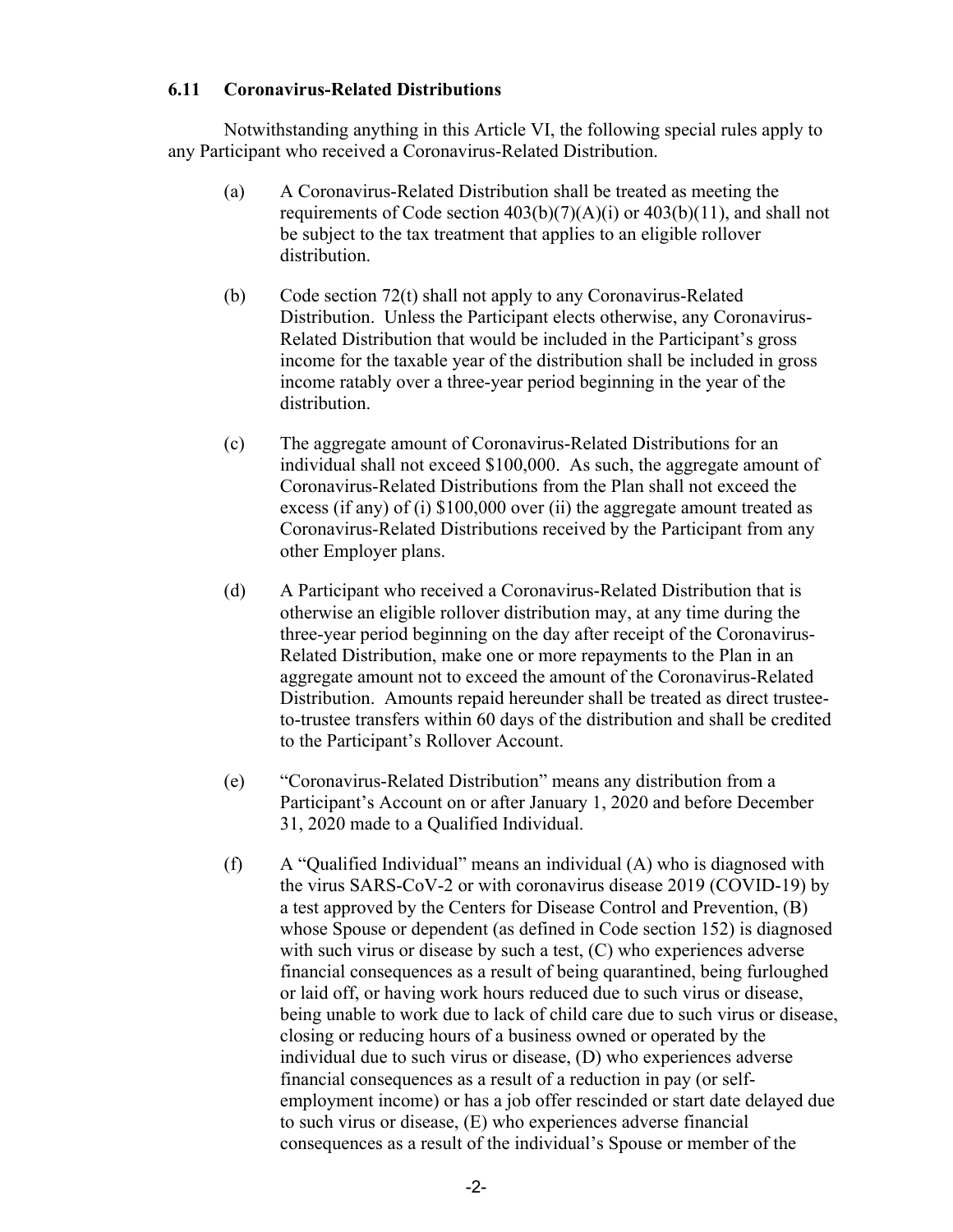individual's household being quarantined, being furloughed or laid off, having work hours reduced due to such virus or disease, being unable to work due to lack of child care due to such virus or disease, having a reduction in pay (or self-employment income) or having a job offer rescinded or start date delayed due to such virus or disease, or (F) who experiences adverse financial consequences as a result of the closing or reducing hours of a business owned or operated by the individual's Spouse or member of the individual's household due to such virus or disease, or other factors as determined by the Secretary of the Treasury (or the Secretary's delegate). For this purpose, a member of the individual's household is someone who shares the individual's principal residence.

- 4. Effective July 1, 2022, Section 7.1(d)(1) is amended to replace the phrase "Section 6.4(a) and Section 6.4(b)(1)" with the phrase "Section 6.4(a), Section 6.4(b)(1), and Section  $6.4(b)(3)$ ."
- 5. Effective January 1, 2020, Section 9.1 is amended to add a new subsection (f) to the end thereof:

### (f) **Coronavirus-Related Loans.**

(1) Notwithstanding anything in this Section 9.1 to the contrary, the following special rules apply to loans made to any Participant who is a Qualified Individual (as defined in Section 6.11(f)):

The amount of any loan from the Plan made during the Applicable Loan Period may not, when added to the outstanding balance of all loans made to such Qualified Individual (including loans made to the Participant from a qualified plan, a plan described in Code section 403(a), or another 403(b) plan of the Employer), exceed the lesser of (A) \$100,000 reduced by the excess (if any) of the highest outstanding balance of loans from the Plan during the one year period ending on the day before the loan is made over the outstanding balance of loans from the Plan on the date the loan is made or (B) 100% of the nonforfeitable accrued benefit of the Qualified Individual. For this purpose, "Applicable Loan Period" means the period beginning on March 27, 2020 and ending on September 22, 2020.

- (2) Notwithstanding anything in this Section 9.1 to the contrary, the Plan Administrator may delay any loan repayment that is due from a Qualified Individual beginning on the Qualified Beginning Date and ending on December 31, 2020, for a period not to exceed one year. Any subsequent repayments with respect to such loan shall be adjusted to reflect the delay and any interest accruing during such delay. The 5-year loan repayment schedule (or a home loan repayment schedule) required under Code section 72(p) and Section 9.1(c) shall be appropriately adjusted to reflect the period during which loan payments are delayed (i.e., the period of delay shall be disregarded for this purpose). For this purpose, "Qualified Beginning Date" means March 27, 2020.
- 6. Effective for distributions required to be made after December 31, 2019, the definition of "Required Beginning Date" in Appendix A is amended to read as follows: